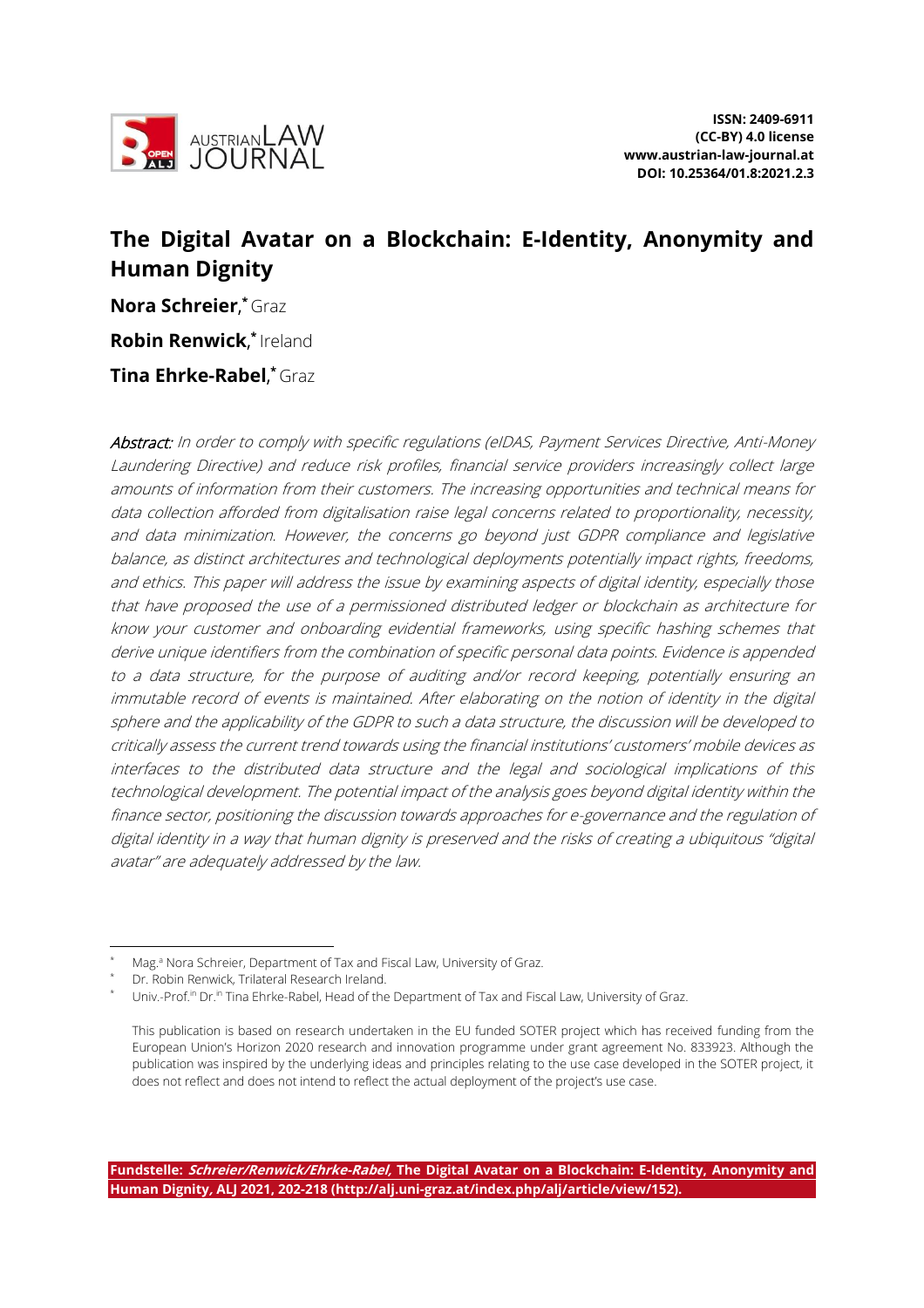Keywords: digital identity, mobile device, digital customer onboarding framework, financial services, distributed ledger technology, blockchain, privacy, fundamental rights, human dignity, surveillance, accountability, legal responsibility, personal data

### **I. Introduction**

"WE CAN, I think, describe cases in which, though we know the answer to every other question, we have no idea how to answer a question about personal identity."<sup>1</sup>

The 21st century has brought with it a host of technologically leveraged socio-economic change. The omniscient internet, rooted in the ubiquitous nature of our relationship with the net-connected device, has altered the way in which the individual interfaces with reality; real, augmented, and virtual. Floridi professes that omnipotent information and communication technologies radically alter our sense of self, dispelling incumbent notions of individuality by dualistically evolving our understanding of both the public and the private sphere;<sup>2</sup> reshaping relationships with family, friends, individuals, entities, and government. Modern technologies surreptitiously move us closer to the centre of the 'infosphere', a world in which corporations gain considerable power and control over our digital lives, entrenching us in an explicit power imbalance as they mine the data we generate for behavioural insights, $3$  predictive personalization,<sup>4</sup> and profit.<sup>5</sup> The existent incentives in play for digital traceability have focused efforts on digital identity as companies seek to attach unique, robust, and persistent identifiers to individuals as they traverse the open internet: browsing, shopping, and interacting with forums and applications. The trend towards mobile interfaced product and service provision has hastened the distinct need for an interoperable, secure, inclusive, and privacy-respecting system to be developed. Formal electronic identity (e-ID) systems have been deployed in jurisdictions within Europe (Estonia - e-ID) and further abroad (India - Aadhar), intended for use with both public and private sector services. However, considerable obstacles remain for digital identity-based technologies to achieve broad adoption, as ideological, technological, legal, and ethical questions have yet to be answered adequately.<sup>6</sup> While digital identity has potential to ease friction in the European Digital Single Market, there is no universally agreed method for achieving the aims of such a system, nor have the system requirements been adequately communicated across all sectors. Topics such as privacy, data protection, inclusivity, fundamental rights, and structural power imbalance continually surface as architectures are proposed.<sup>7</sup> At the forefront of this conversation is the financial

<sup>&</sup>lt;sup>1</sup> Parfit, Personal Identity, 80 The Phil. Rev. 3, 3 (1971).

<sup>&</sup>lt;sup>2</sup> Floridi, The Fourth Revolution: How the Infosphere is reshaping Human Reality (2014).

<sup>&</sup>lt;sup>3</sup> E.g. Alzubaidi/Kalita, Authentication of Smartphone Users Using Behavioral Biometrics, IEEE Communications Surveys & Tutorials (2016) 1998; Mahfouz et al., A Survey on Behavioral Biometric Authentication on Smartphones, J. of Info. Sec. & Applications (2017) 28.

<sup>&</sup>lt;sup>4</sup> Yeung, Five Fears about Mass Predictive Personalization in an Age of Surveillance Capitalism, Int'l Data Priv. L. (2018) 258.

<sup>&</sup>lt;sup>5</sup> See *Zuboff*, The Age of Surveillance Capitalism (2019) 27–198.

<sup>&</sup>lt;sup>6</sup> See Priv. International, A Guide to Litigating Identity Systems https://privacyinternational.org/learning-resources/ guide-litigating-identity-systems (last visited November 12, 2021).

<sup>7</sup> See Gstrein/Kochenov, Digital Identity and Distributed Ledger Technology: Paving the Way to a Neo-Feudal Brave New World? Frontiers in Blockchain (2020) 1.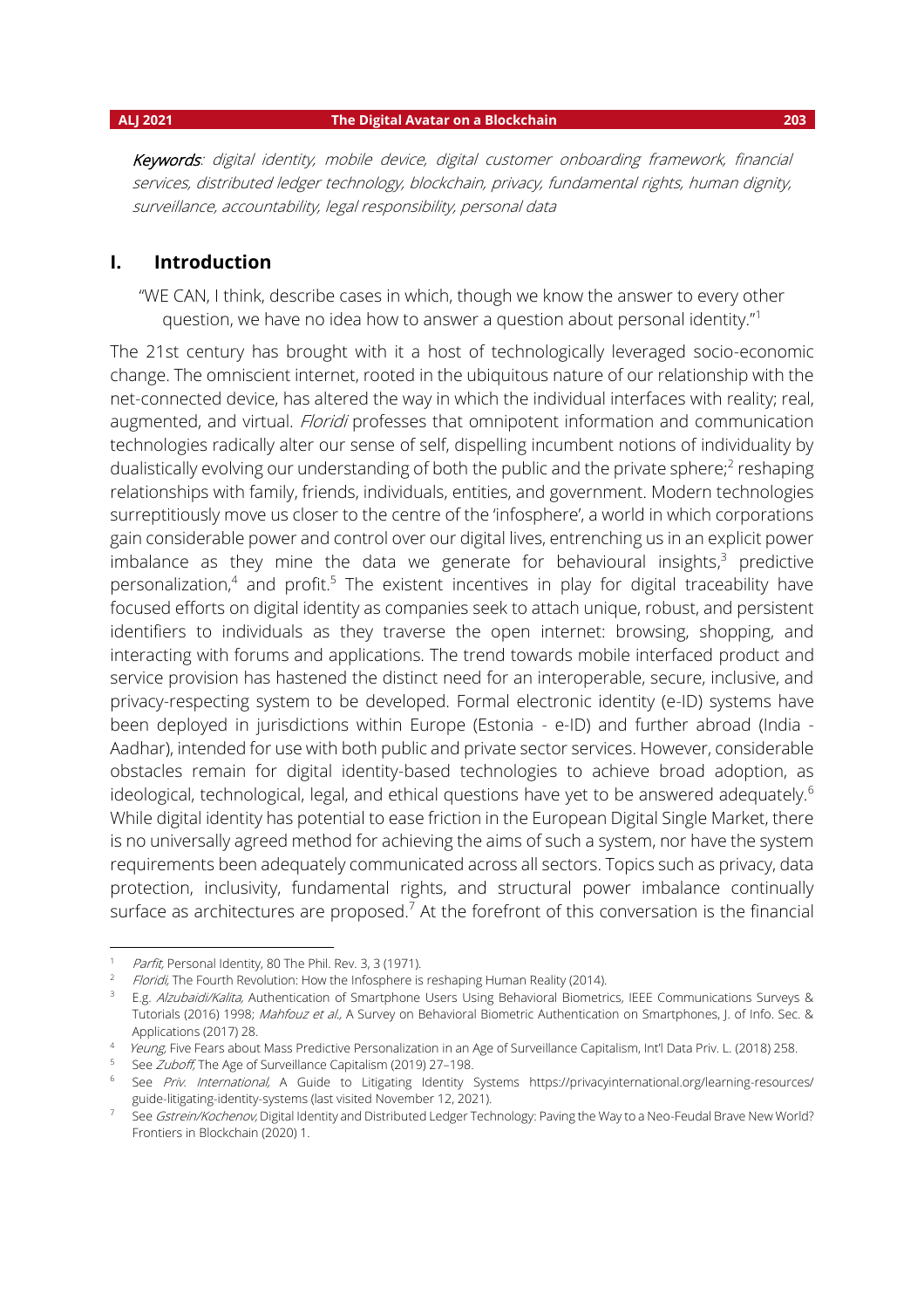services sector.<sup>8</sup> The emergence of the open-banking era has foregrounded the distinct need to provide a secure banking customer identification and authentication method, which can simultaneously provide for the needs of risk mitigation on behalf of the banks, whilst reducing onboarding costs. These efforts have been further buttressed by regulatory instruments such as the Anti-Money Laundering Directive, the Payment Services Directive and eIDAS regulation, as the Commission has sought to establish a technologically neutral legislative base for the deployment of cross-jurisdiction e-ID provision. This paper will provide an overview of digital identity and distributed ledger technology, providing insight into the nature of the current debate on the matter. Some of the key legal complexities at the heart of ongoing discussions will be detailed, shedding light on legal grey areas, whilst discussing potential ramifications and implications from legal, ethical, and privacy-orientated perspectives. While digital identity promises significant value, there are fundamental threats to existing European rights and freedoms should such systems be deployed. This is especially the case as financial service providers are closely related to state authorities, being highly involved in various crime detection schemes (in regard to money laundering, tax or payment fraud), either acting as agents of, or being (partially) publicly funded by, the state. Insight will also be provided into the nature of the interface – the mobile phone – in an attempt to understand how the device acts simultaneously as a gateway for digital identity, and the interface into our most personal and sensitive data-driven lives. Bridging the two brings with it enormous potential and substantial dangers – especially if the gateway is controlled and maintained by unscrupulous actors.

### **II. Digital Identity and Distributed Ledger Technology**

The concept of digital identity emerged long before the creation, adoption and acceptance of distributed ledger technology. Identity has always been a cornerstone of society, a concept that binds one's understanding of the self, one's relationship with the external world, and perhaps most importantly the external world's relation to oneself. Parfit elucidates the notion of identity, framing it as a derivation of the nuanced relationship between mind and body – an extension of "Cogito, ergo sum" (I think therefore I am), the basis for Cartesian duality $^9$  – through a concept termed 'psychological continuity'.<sup>10</sup> Parfit outlines the notion of one's identity as being situated in psychology (the mind) more than physiology (the body). This territorialises identity further into realms of personality, amassed experience, memories (qmemory), $11$  and the formation of 'the self'.

An OECD working paper recognises the dichotomy between self and identity through the concept of 'personhood', told through the lens of the information age.<sup>12</sup> The authors note:

<sup>8</sup> See Kaiser, Privacy and Identity Issues in Financial Transactions: The Proportionality of the European Anti-Money Laundering Legislation (2018) (Ph.D. dissertation, University of Groningen) (on file with the University of Groningen Library).

<sup>&</sup>lt;sup>9</sup> Cf. Descartes, A Discourse on the Method of Correctly Conducting One's Reason and Seeking Truth in the Sciences (Ian Maclean ed. & trans., Oxford World's Classics 2006) (1637) 28–34.

<sup>&</sup>lt;sup>10</sup> Parfit, Personal Identity, 10.

<sup>&</sup>lt;sup>11</sup> Parfit, Personal Identity, 14.

<sup>&</sup>lt;sup>12</sup> See Rundle et al., At a Crossroads: "Personhood" and Digital Identity in the Information Society (STI Working Paper No. 2007/7, 2008)<https://www.oecd.org/sti/ieconomy/40204773.doc> (last visited November 12, 2021).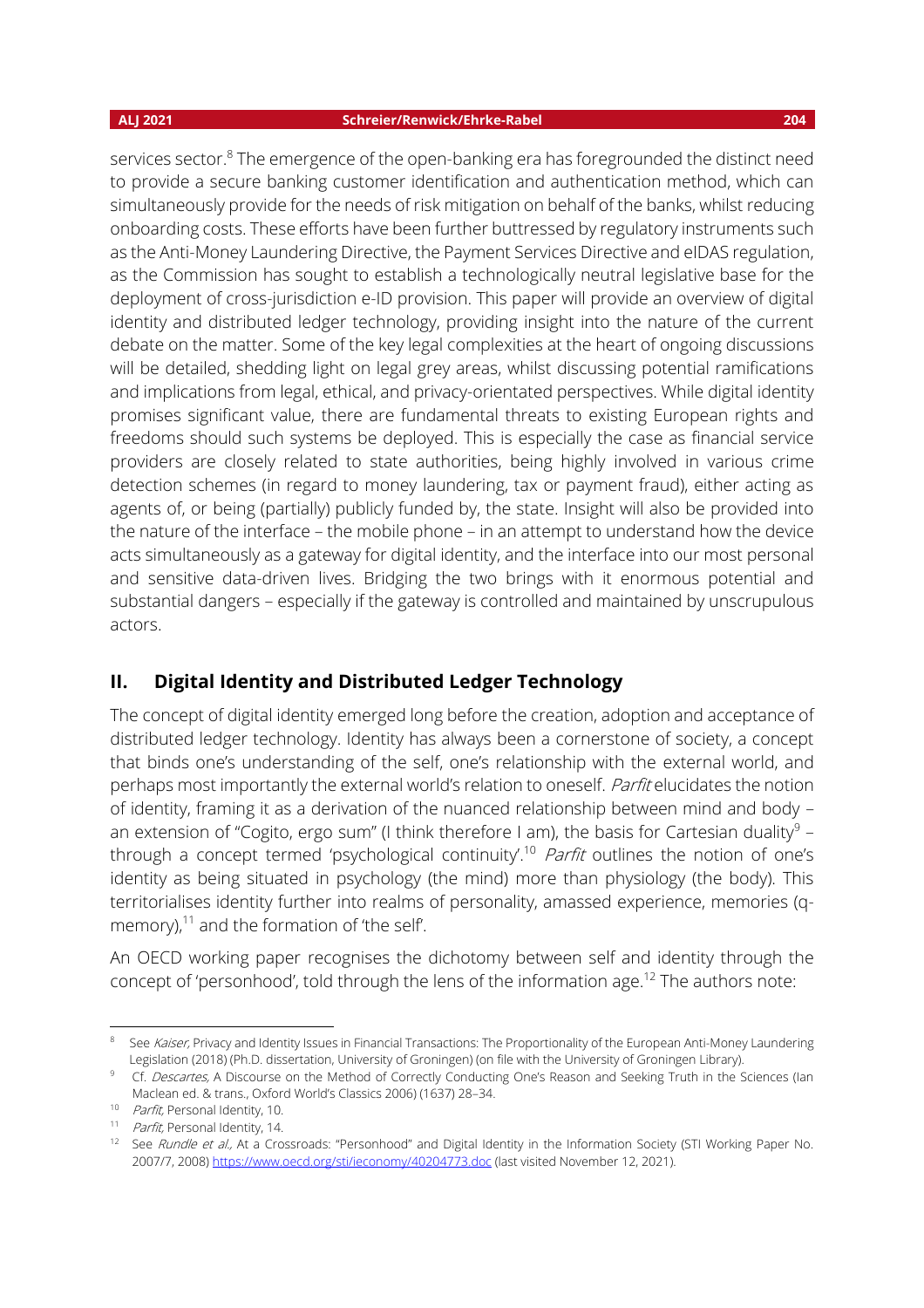"Law and technology must be crafted to respect certain 'Properties of Identity' in identity management (IDM) in order for the information society to be free and open. Respect for the Properties of Identity is necessary for data protection; data protection is necessary for accountability; and accountability is necessary for trust."<sup>13</sup>

Rundle et al foreground the philosophical roots of identity by conveying how and why trust, accountability, data protection, and user control are key to any successful, respectful, and human-centric IDM system.<sup>14</sup> By pointing to philosophers Locke and Hegel, the authors situate the conversation in concepts of 'the person' – framing the relationship between citizen and state through a formal legislative lens. More importantly, the authors acknowledge that IDM systems might potentially undermine notions of personhood, reminding us that fundamental rights are attributable to a person and not to any conveyance of digital identity (or the set of identifiers). This nuanced distinction opens up discussion surrounding the explicit need to protect and preserve the digital integrity of the individual<sup>15</sup> in order to safeguard, protect, and preserve the rights, freedoms, privacy and physical, legal, and ethical integrity of the person; especially pertinent as society ventures further into an information age, where one interacts as a digital agent as much (if not more than) as a physical agent – often engaging in augmented spaces where the lines between real and virtual begin to blur.<sup>16</sup> Indeed, the basic concept of legal subjectivity requires that individuals have rights and duties: They can be held accountable for their actions but at the same time are entitled to the protection of their fundamental rights, as only the guaranteed protection of fundamental rights allows for the free development of an individual's identity in the first place. The requirement for protection in this regard is further buttressed at the European level with initiatives to develop and implement a Declaration of Digital Principles, <sup>17</sup> an initiative that provides a pathway for the further protection of the individual and their digital interactions.

Mechanisms for identification and authentication have always been cornerstones of Identity Management systems. In a technologically interfaced world, robust methods for identifying and authenticating users are paramount, primarily to preserve both information security and authorised access.<sup>18</sup> The most common method for this has previously been username and password combinations – the username acting as an identifier for a user, and the password as authentication method. The security of the process rests on the hypothesis that only the

<sup>13</sup> Rundle et al., "Personhood" and Digital Identity, 4 <https://www.oecd.org/sti/ieconomy/40204773.doc> (last visited November 12, 2021).

<sup>&</sup>lt;sup>14</sup> Cf. Rundle et al., "Personhood" and Digital Identity, 6 https://www.oecd.org/sti/ieconomy/40204773.doc (last visited November 12, 2021).

<sup>15</sup> See Guillaume/Mahon, Le Droit à l'Intégrité numérique (2021); see Rochel, Connecting the Dots: Digital Integrity as a Human Right, Hum. Rts. L. Rev. (2021) 358.

<sup>&</sup>lt;sup>16</sup> See Baudrillard, Simulacra and Simulation (Sheila Glaser trans., University of Michigan Press 1994) (1981) 121-128.

<sup>&</sup>lt;sup>17</sup> European Commission, Declaration of Digital Principles - the 'European Way' for the digital society https://ec.europa.eu/info/law/better-regulation/have-your-say/initiatives/13017-Declaration-of-Digital-Principles-the- %E2%80%98European-way%E2%80%99-for-the-digital-society\_en (last visited November 12, 2021).

<sup>&</sup>lt;sup>18</sup> See National Institute of Standards and Technology, Digital Identity Guidelines: NIST Special Publication 800-63-3 (2017) 2 <https://doi.org/10.6028/NIST.SP.800-63-3> (last visited November 12, 2021).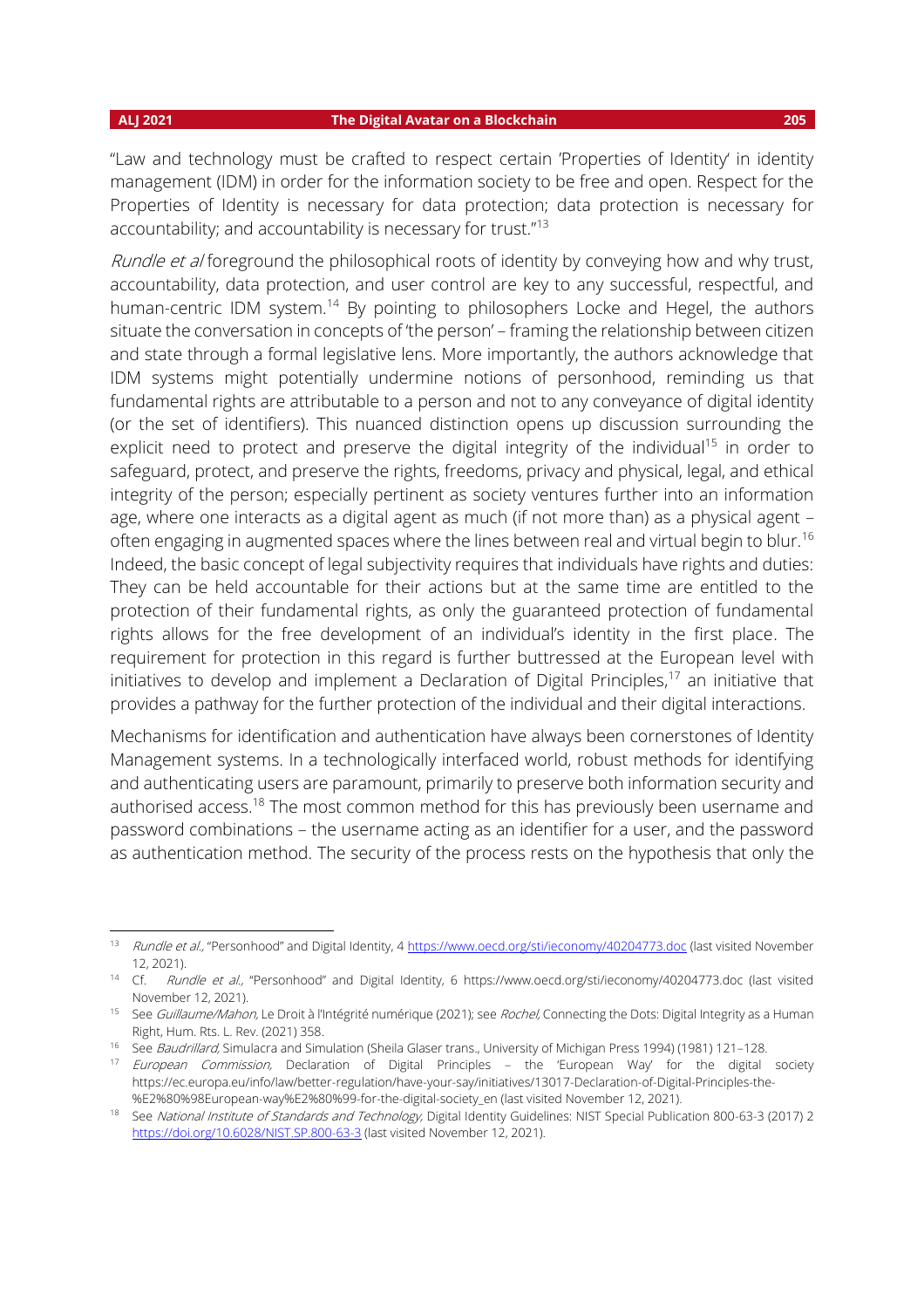correct user (the identity holder) will know or have access to the password (the authentication method).

Alongside the apparent loss of permeability and traceability afforded by the increasing interweavement of physicality and digitality, there is a push for greater digital accountability and traceability – as sectors seek to robustly tie individuals to their digital transactions and interactions. This desire is most present in the financial services sector, where legal obligations exist regarding money laundering and terrorist financing. The requirement to maintain evidential registries of customers, to thwart illegal activity, leads us to distributed ledger technology. DLT, initially envisioned as a tool to subvert the existing financial system; a vehicle for the ideological libertarian to disintermediate their existence,<sup>19</sup> has been adopted by mainstream private sector entities (as well as the public sector). Entities seek to implement the data structure in a host of use cases: supply chain management, capital acquisition processes, land registries, etc. One of the potentially most lucrative use cases is identity management – as distributed ledger technology provides a sound technical architecture through which identities and related attributes or credentials may be stored, shared, and verified.

DLT allows for the recording and storing of information (such as personal data of customers relevant for complying with existing Anti Money Laundering provisions) in a transparent, tamper-resistant,<sup>20</sup> resilient, and decentralised way.<sup>21</sup> New information is included within a 'block', which is then appended to the chain after having been validated by the network.<sup>22</sup> Due to the fact that replications of the data stored on the blockchain can be found on computers all over the world,<sup>23</sup> the data structure is highly resilient. Moreover, ex-post changes in the data structure are hard to achieve, as blocks are linked together through the inclusion of the hash of the previous block in the following block's header, rendering the structure tamperresistant.<sup>24</sup>

The concept of Self-Sovereign Identity (SSI) (seen as one of the cornerstone concepts of modern digital identity architectures) emerged adjacent to the initial forming of DLT technology, as the Web-of Trust<sup>25</sup> initiative forged ahead with methods to link distributed technologies with existing methods for identification and authentication. The concept has

<sup>&</sup>lt;sup>19</sup> See De Filippi, Bitcoin: A Regulatory Nightmare to a Libertarian Dream, Internet Pol'y Rev. (2014) 1; Karlstrøm, Do Libertarians dream of Electronic Coins? Scandinavian J. of Soc. Theory (2014) 23.

<sup>&</sup>lt;sup>20</sup> See Bacon et al., Blockchain Demystified: A Technical and Legal Introduction to Distributed and Centralized Ledgers, 25 Richmond J. of L. & Tech. 1, 10 (2018) (discussing the properties of distributed ledger technology); see Low/Mik, Pause the Blockchain Legal Revolution, 69 Int'l & Compar. L. Q. (2020) 135, 137 (discussing the properties of blockchain technology).

<sup>&</sup>lt;sup>21</sup> Cf. Bacon et al., Blockchain Demystified 5-6; see Bechtolf/Vogt, Datenschutz in der Blockchain: Eine Frage der Technik, ZD 2018, 66 (67); see Zetzsche et al., The Distributed Liability of Distributed Ledgers: Legal Risks of Blockchain, U. III. L. Rev. 1361, 1371 (discussing the properties of distributed ledger technology).

 $22$  E.g. Zachariadis et al., Governance and Control in Distributed Ledgers: Understanding the Challenges facing Blockchain Technology in Financial Services, 29 Info. & Org. (2019) 105, 109 (discussing the process of validating new information in a block which is then appended to the previously validated block).

<sup>&</sup>lt;sup>23</sup> E.g. De Filippi/Wright, Blockchain and the Law: The Rule of Code (2018) 34.

<sup>&</sup>lt;sup>24</sup> Filippi/Wright, Blockchain and the Law 22, 36; see Steinbrück, Identitätsverwaltung über die Blockchain? Rechtliche Betrachtung am Beispiel des Internets der Dinge, in Schweighofer et al. (eds.), Internet of Things (2019) 283 (283-84).

<sup>&</sup>lt;sup>25</sup> Web of Trust https://github.com/WebOfTrustInfo (last visited November 12, 2021).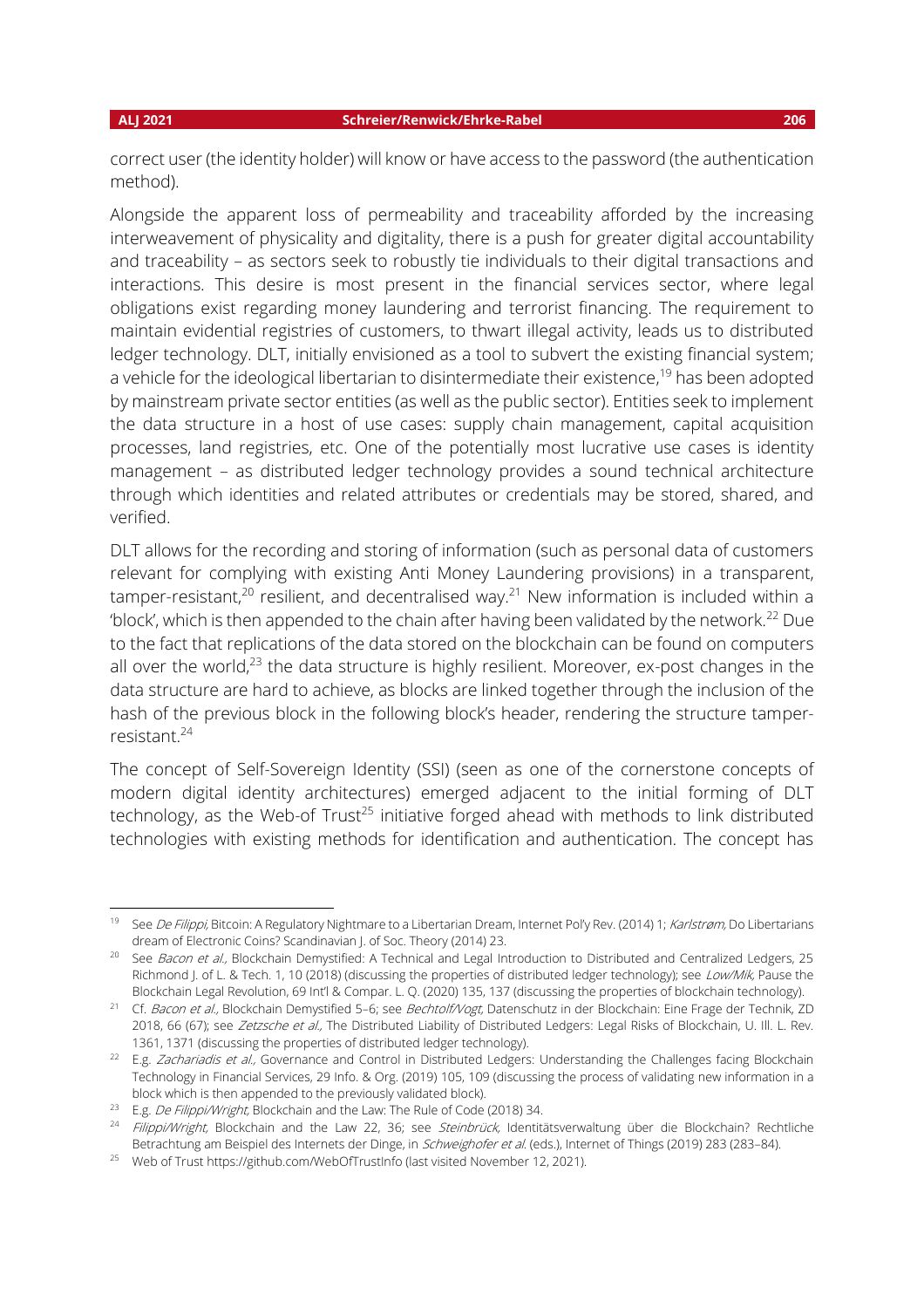since evolved, through the development of a principles-based ideology.<sup>26</sup> At the root of the ideology is the desire to pursue identity systems based on decentralised ideals, moving away from formal top-down, centralised identification mechanisms. The risks in centralised Identity Management Systems originate from vulnerabilities concerning the integrity and availability of personal data, as well as the possibility to link multiple identity attributes together by a single authority or enterprise, providing channels for extremely personalised and valuable insights regarding interactions and behaviour to be drawn.<sup>27</sup> Distributed Ledger Technology has been proposed to overcome this centralised approach,<sup>28</sup> as the data structure, in principle, does not contain a single point of failure.<sup>29</sup>

Although Distributed Ledger Technology has characteristics deemed suitable for a robust and secure identity management system, challenges remain – especially those that impact on specific rights and freedoms of individuals.<sup>30</sup> These challenges are even more pronounced if systems are proposed in a top-down fashion – tools for monitoring identity formation and identity evolution of individuals. DLT provides a structure from which records, entries, and transactions can be trivially linked together or further coupled with associated data sets either explicitly (time stamping and signing), or due to the meta-data leakages from the system (transaction propagation information, transaction hashes, IP address leaks, etc). In this instance, core properties of DLT based identity management systems may become operands of harm, outweighing any presupposed benefits, by altering the balance of power between the formal identity provider (the state) and the identity holder (the person), akin to prefigurative post-political strategy.<sup>31</sup> Moreover, the gateway to the distributed ledger – the wallet holding the user's credentials related to the user's private key – creates a link between the user's "analogue" identity and his "digital" identity – either represented by the hash value of their credentials stored on the blockchain for evidential purposes, or the address for their Decentralised Identifier<sup>32</sup> (DID), which in turn contains information regarding ownership, use, and interactions concerning identity credentials. Additionally, a digital identity wallet stores the credentials which contain both sensitive and non-sensitive personal data, thus security and fraud mitigation measures are required to be implemented to prevent unauthorised access. These mitigation measures often comprise far-reaching device data analysis methods as will be discussed in the following.

<sup>&</sup>lt;sup>26</sup> Sovrin, Principles of SSI https://sovrin.org/principles-of-ssi/ (last visited November 12, 2021).

<sup>&</sup>lt;sup>27</sup> Referred to as "Enterprise-Centric-Identity" in *Zanol et al.,* Self-Sovereign Identity und Blockchain, in *Schweighofer et al.* (eds.), Data Protection / Legal Tech (2018) 235 (235).

<sup>&</sup>lt;sup>28</sup> See Zwitter et al., Digital Identity and the Blockchain: Universal Identity Management and the Concept of the "Self-Sovereign" Individual, Frontiers in Blockchain (2020) 1 (2–10).

<sup>&</sup>lt;sup>29</sup> Bacon et al., Blockchain Demystified 22; cf. Zetzsche et al., Distributed Liability of Distributed Ledgers 1374.

<sup>&</sup>lt;sup>30</sup> See *Goodell/Aste,* A Decentralized Digital Identity Architecture, Frontiers in Blockchain (2019) 1.

<sup>&</sup>lt;sup>31</sup> See Husain et al., Prefigurative Post-Politics as Strategy: The Case of Government-Led Blockchain Projects, The J. of the Brit. Blockchain Ass'n (2019) 1.

<sup>&</sup>lt;sup>32</sup> W3C, Decentralized Identifiers (DIDs) v1.0 https://www.w3.org/TR/did-core/ (last visited November 15, 2021).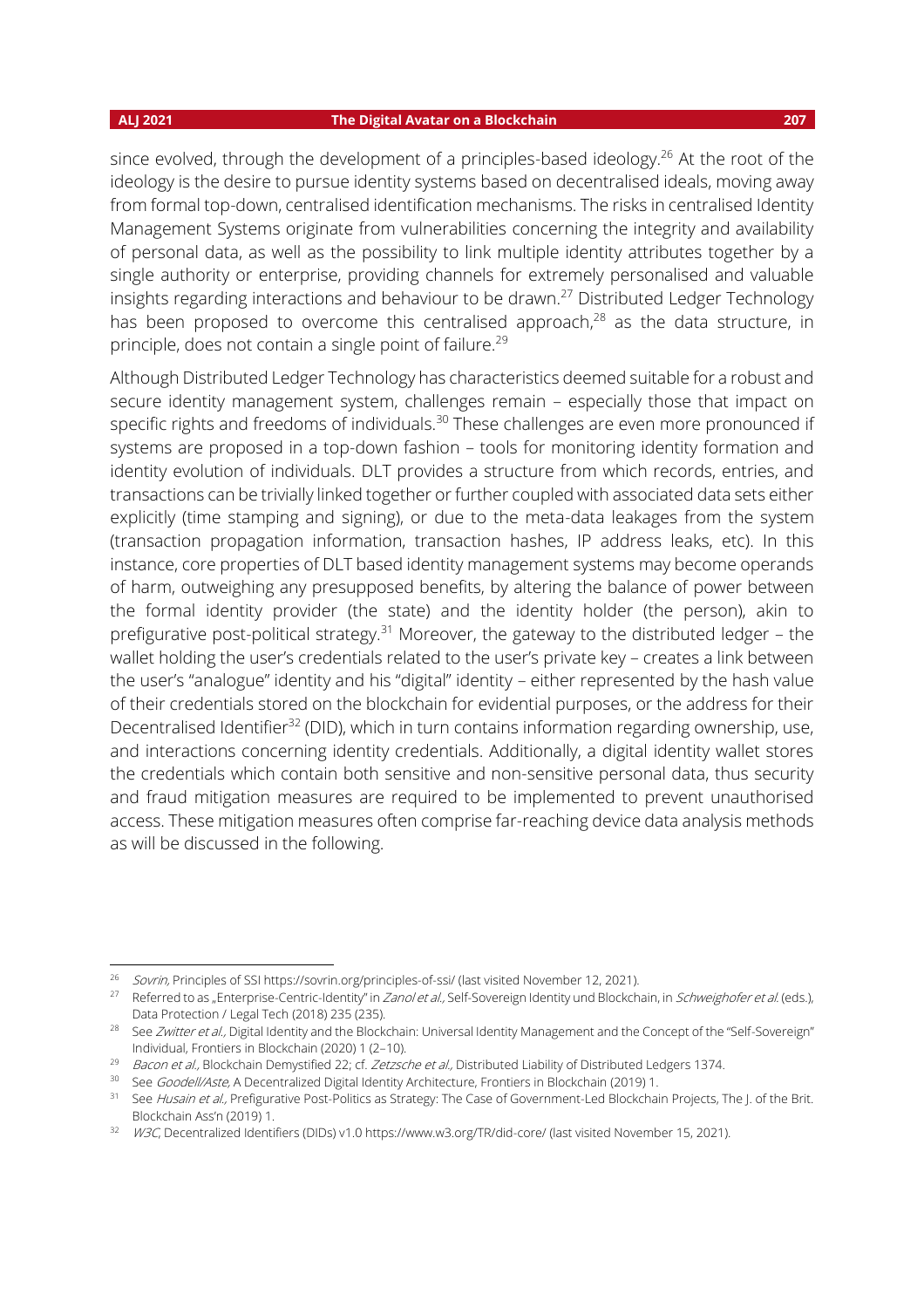### **III. Legal challenges to using distributed ledger technology as onboarding evidential framework**

Although distributed ledger technology promises to constitute a fertile technical environment for concepts of digital identity, the societal implications of implementing the technology should be carefully considered, as deployment of a mandatory digital identity architecture may cement existing power structures and imbalances in power.<sup>33</sup> Concurrently, the use of a permissioned blockchain network as an evidential framework for customer onboarding in the finance sector also poses specific legal challenges. In order to fully acknowledge the legal implications of such an identity management system, the means of storing the identity related data and the means of accessing this data from the user's perspective have to be considered: In the context of digital identity provision, the peer-to-peer characteristics of the distributed ledger technology deployed are relativized by the fact that bank customers do not themselves operate a node within the blockchain network, but rather demonstrate ownership over their hashed credentials stored on the blockchain via digital identity wallets.<sup>34</sup> Thus, the inherent properties of distributed ledger technology and the fact that service providers in the sector collect vast amounts of sensitive personal data of their customers using wallets stored on their mobile phones as a gateway to the ledger are prone to interfere with the concept of human dignity if not properly framed.

## **A. Legal Challenges arising from the Deployment of Distributed Ledger Technology**

While some scholars initially deemed distributed ledger technology disruptive in the context of regulation, due to its revolutionary peer-to-peer characteristics,<sup>35</sup> the law is not yet overturned by distributed structures for identity management.<sup>36</sup> Some specific questions relating to the deployment of DLT as evidential framework for onboarding customers will be discussed in the following sections.

### **1. Personal data or non-personal data?**

If a distributed ledger structure is used by players in the finance sector to record specific information (as evidence) about individuals, the legal qualification of the data processed becomes foregrounded. There are specific legal requirements within the finance sector, especially if the data structure is intended for use as a decentralised evidential registry for customers who have passed an identification verification process.<sup>37</sup> The data recorded onledger is derived from an onboarding setting (identity verification) and relates to a natural person – for example name, date, place of birth, information about purpose and intended nature of the business relationship with an individual, and biometric data which are required

<sup>33</sup> See Gstrein/Kochenov, Digital Identity and Distributed Ledger Technology 5.

<sup>34</sup> Cf. Zwitter et al., Digital Identity and the Blockchain 11.

<sup>&</sup>lt;sup>35</sup> Cf. Dimitropoulos, The Law of Blockchain, 95 Wash. L. Rev. (2020) 1117, 1122 (discussing the possibilities offered by blockchain technology); Svikhart, Blockchain's Big Hurdle, 70 Stanford L. Rev. Online (2017) 100, 101.

<sup>&</sup>lt;sup>36</sup> See De Filippi/Wright, Blo2ckchain and the Law 174-175, 179.

<sup>&</sup>lt;sup>37</sup> E.g. Moyano/Ross, KYC Optimization Using Distributed Ledger Technology, Bus. & Info. Sys. Eng'g (2017) 411.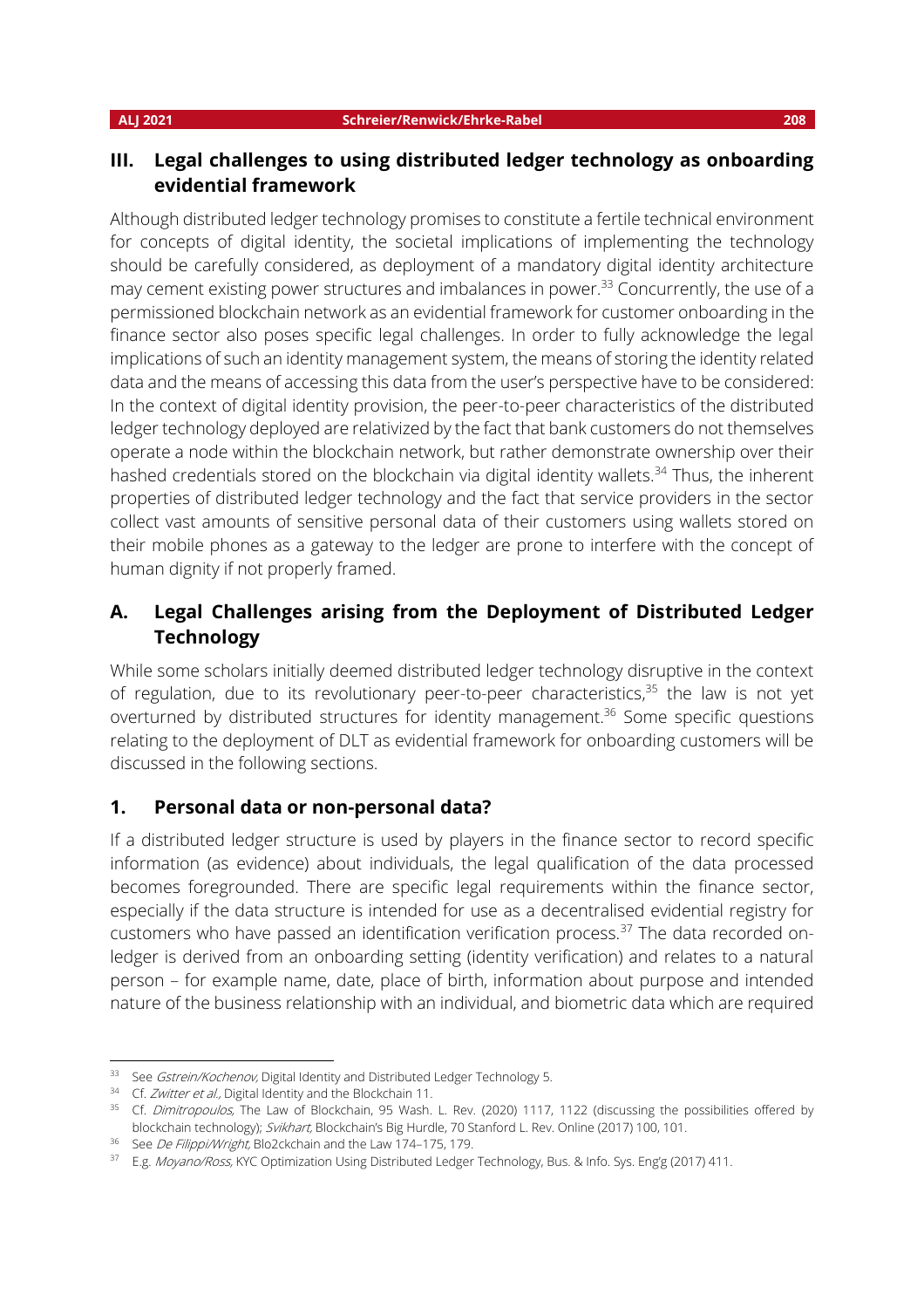according to Anti-Money-Laundering provisions<sup>38</sup> – therefore, the information processed in the blockchain qualifies as personal data. $39$  The data relates directly to an identifiable person, even if the source personal data (represented through a credential or series of credentials) has been hashed prior to being stored. Knowledge of the customer data which functioned as input data for the hash value allows for the hash on the blockchain to be at least theoretically related to an individual, as it is used as verifiable proof that a distinct individual has passed an identity verification process, even though it may be practically unfeasible to reverseengineer the hash value to determine the input data from the hash value alone.

The hashing of the input data unambiguously constitutes processing of personal data in the sense of Article 4 paragraph 2 GDPR. Whether hash values derived from personal data qualify as pseudonymised or anonymised data depends on various elements, such as the algorithm used for computing the hash, the entropy of the input data, or the extent of pre-processing of the input data.<sup>40</sup> Contrary to anonymised data, pseudonymised data allows the identification of a person and thus qualifies as personal data. According to the case law of the CJEU an identifiable person is a person who can be identified, directly or indirectly.<sup>41</sup> "Indirectly" means that it is not necessary that the information alone allows the data subject to be identified.<sup>42</sup> As long as a data point is directly linked to the hash value stored on the ledger and technically related to the digital wallet of the customer, the hash value is personal data. A direct link between the DID and the private key that controls the DID ensures that the person may be identified. In this respect it is necessary to establish whether data can qualify as personal data from the perspective of one person and non-personal data from the perspective of another person. According to the *Breyer* decision by the CIEU (with regard to dynamic IP-addresses), "it is not required that all the information enabling the identification of the data subject must be in the hands of one person".<sup>43</sup> However, the Court further states that pseudonymised data can only qualify as personal data, if the possibility to combine the pseudonymised data with the additional data held by another person constitutes "a means likely reasonably to be used to identify the data subject."<sup>44</sup> This shall not be the case if the identification of the data subject was prohibited by law or practically impossible on account of the fact that it requires disproportionate effort in terms of time, cost and man-power, so that the risk of identification in reality appears to be insignificant.<sup>45</sup>

<sup>&</sup>lt;sup>38</sup> Directive 2015/849 of the European Parliament and of the Council of 20 May 2015 on the prevention of the use of the financial system for purposes of money laundering or terrorist financing, as last amended by Directive 2018/843, art. 13 para. 1 lit. a and c, 2018, O.J. (L 156) 43, 56 (EU).

<sup>&</sup>lt;sup>39</sup> Cf. Bacon et al., Blockchain Demystified 61, 63.

<sup>&</sup>lt;sup>40</sup> Agencia Española Protección Datos & Eur. Data Prot. Supervisor, Introduction to the Hash Function as a Personal Data Pseudonymisation Technique (2019) 21 https://edps.europa.eu/sites/default/files/publication/19-10-30 aepdedps\_paper\_hash\_final\_en.pdf (last visited November 15, 2021); see Finck/Pallas, They who must not be identified distinguishing personal from non-personal data under the GDPR, 10 Int'l. Data Priv. L. (2020) 11, 25 (elaborating on hashbased ID replacement and the qualification of the hash value as personal data).

<sup>41</sup> See EugH 19.10.2016, C-582/14, Patrick Breyer v. Bundesrepublik Deutschland, ECLI:EU:C:2016:779, 40.

<sup>42</sup> EugH 19.10.2016, C-582/14, Patrick Breyer v. Bundesrepublik Deutschland, ECLI:EU:C:2016:779, 41.

<sup>43</sup> EugH 19.10.2016, C-582/14, Patrick Breyer v. Bundesrepublik Deutschland, ECLI:EU:C:2016:779, 43.

<sup>44</sup> EugH 19.10.2016, C-582/14, Patrick Breyer v. Bundesrepublik Deutschland, ECLI:EU:C:2016:779, 45.

<sup>45</sup> EugH 19.10.2016, C-582/14, Patrick Breyer v. Bundesrepublik Deutschland, ECLI:EU:C:2016:779, 46.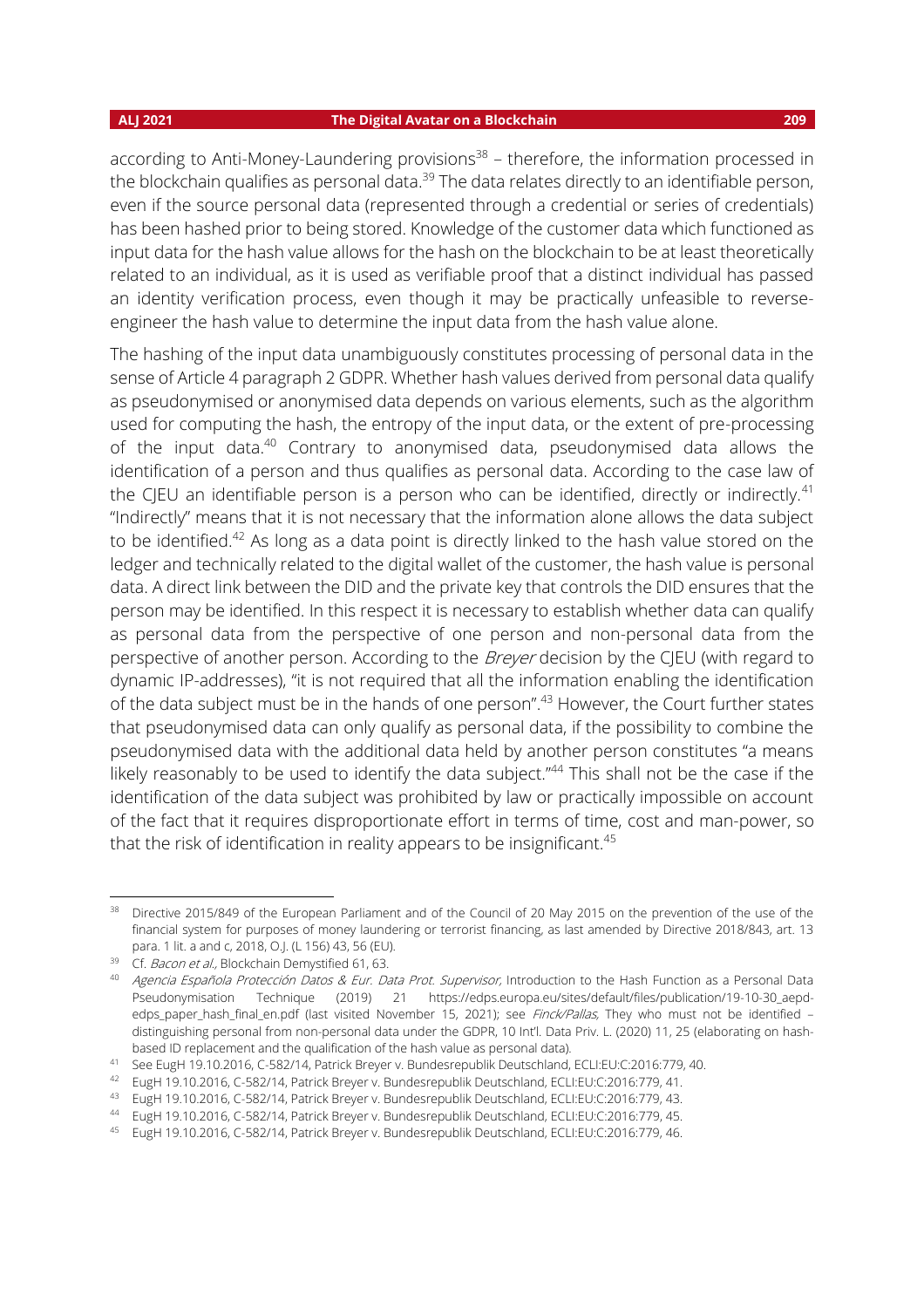### **ALJ 2021 Schreier/Renwick/Ehrke-Rabel 210**

Consequently, depending on the architecture of the blockchain and the legal and factual relationship between the nodes running the blockchain and the wallet providers storing the hash-related personal data off-chain on the one side, and on the operator using the hash value on the other, the hash value can either qualify as non-personal or personal data. From the perspective of the nodes, it qualifies as non-personal data if the technology that connects the information contained in the off-chain wallet to the hash value cannot be accessed by nodes in the network, and if the nodes and the wallet are not operated by the same persons. Furthermore, it must be ascertained whether source data is stored separately after the hashing, and whether future developments in specific technologies and computing power may permit the re-identification of hashed personal data, even if the hash function was deemed secure at the time of hashing.<sup>46</sup> This is especially relevant given the fact that data stored on a distributed ledger is difficult to amend<sup>47</sup> and, if new possibilities to relate hash values to individuals evolve, the data has already been distributed to as many entities as there are validating nodes in the network.<sup>48</sup> The hash value could thus over time transform from non-personal data to personal data.

For the wallet provider in charge of facilitating the cryptographic proof that the hash value relates to a specific set of personal data, the hash value will always qualify as personal data. The link between the hash value and the input data can furthermore be established by the relying party receiving the credential for purposes of verification and by the issuing party which is also aware of this link. Consequently, except for the blockchain running nodes under specific circumstances, even if following the relative criterion of the possibility of reidentification the ECJ seems to establish through the *Breyer* judgment,<sup>49</sup> a hash value representing personal data has to be deemed pseudonymous, rather than anonymous,<sup>50</sup> especially as persistent identifiers linked to individuals' data or public keys are used to determine an individual's identity in order to comply with existing KYC and AML requirements.

### **2. Allocation of Legal Responsibility in Distributed Ledgers**

It has been demonstrated that the hashing constitutes processing of personal data and that the hash value itself qualifies as personal data if linked to the underlying personal data. It has also been elaborated that only under certain (technical) prerogatives the hash value qualifies as non-personal data. In order to comply with GDPR requirements and to be able to have legal assurance that a specific technical set up does not allow the indirect identification of a natural person, legal responsibility needs to be analysed.

Within GDPR, the key figure for enabling compliance and the protection of the data subjects' rights is the data controller.<sup>51</sup> In so far as wallet providers act off-chain they qualify as data

<sup>46</sup> E.g. Zanol et al., Self-Sovereign Identity und Blockchain 240.

<sup>47</sup> E.g. Finck, Blockchains and Data Protection in the European Union, 4 Eur. Data Prot. L. Rev. (2018) 17, 19 (characteristics of blockchains functioning as data storage).

<sup>48</sup> E.g. Zanol et al., Self-Sovereign Identity und Blockchain 240.

<sup>49</sup> EugH 19.10.2016, C-582/14, Patrick Breyer v. Bundesrepublik Deutschland, ECLI:EU:C:2016:779, 45, 48–49.

<sup>50</sup> E.g. Dimitropoulos, The Law of Blockchain 1128; Finck, Blockchains and Data Protection 17, 22-23; Martini/Weinzierl, Die Blockchain-Technology und das Recht auf Vergessenwerden, in NVwZ 2017, 1251 (1257).

<sup>51</sup> E.g. Buocz et al., Bitcoin and the GDPR: Allocating Responsibility in Distributed Networks, 35 Comput. L. & Sec. Rev. (2019) 182, 183 (discussing the addressees of duties according to GDPR).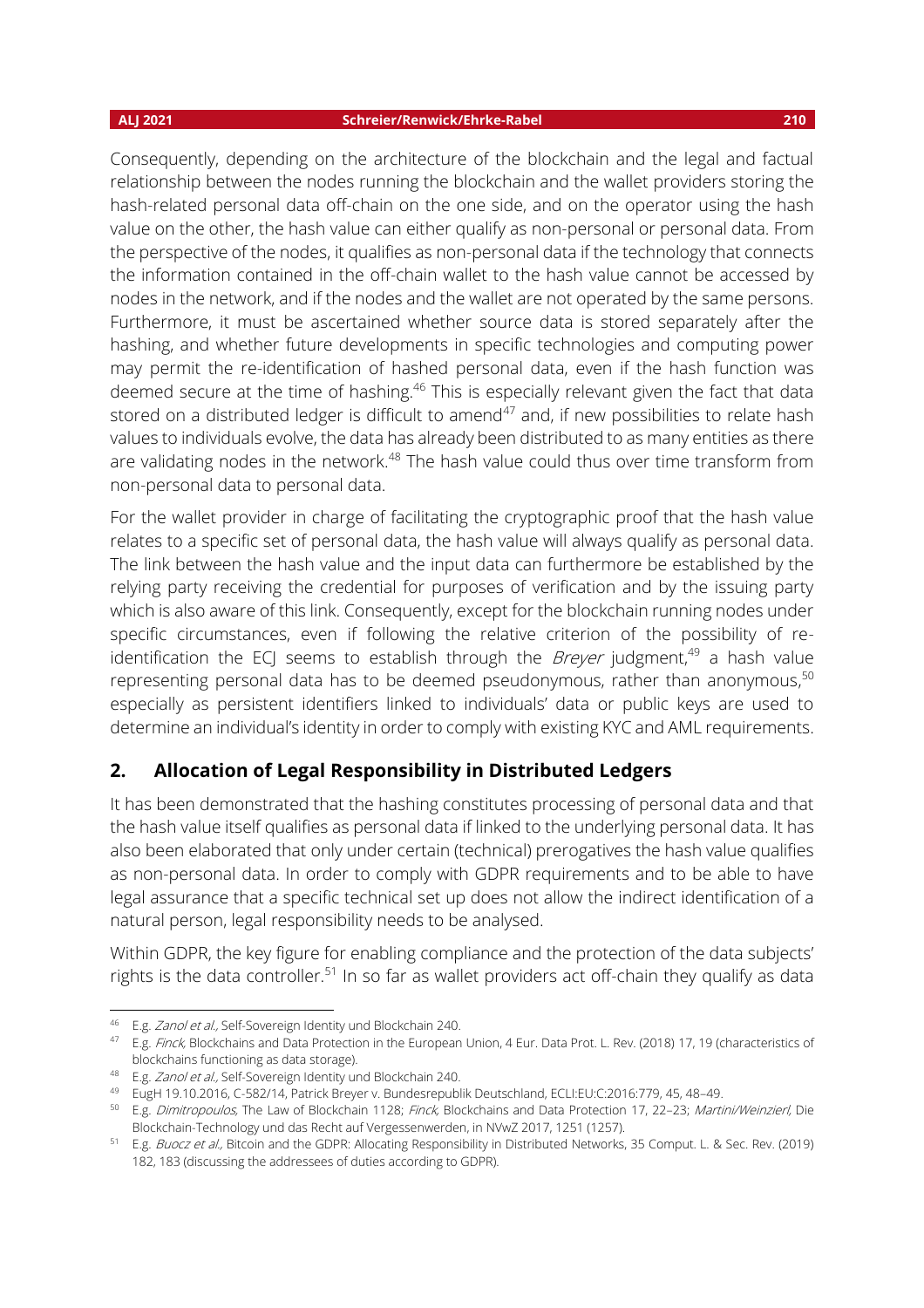controllers with regard to the processing of personal data contained in the wallet and with regard to the link that is created to the hash value on the blockchain. As for the hash value stored on the distributed ledger, legal responsibility is not certain. Although the GDPR has been drafted to be technology agnostic,<sup>52</sup> the question of who ultimately retains control over personal data on a distributed ledger is unclear. Naturally, the issue has been deemed especially delicate regarding permissionless blockchains, <sup>53</sup> but even in a permissioned distributed ledger, the allocation of legal responsibility is complex, as copies of the ledger are held by multiple nodes.

When interpreting the existing rules on the definition of the data controller, there is no definite answer as to who retains the control over the processing, as the result relies on the fact that network nodes may be seen as both controllers and as processors, depending on the perspective.<sup>54</sup> Alternatively, the whole distributed ledger could be deemed a joint venture.<sup>55</sup> A yet further possibility would be to deem the party controller which has control over granting access to the blockchain network.<sup>56</sup> Despite possible interpretative solutions, legal uncertainty remains for both the (potential) controllers and the data subjects.

Within a permissioned system all node operators subscribe to pre-determined system and governance rules, and in doing so trust is established.<sup>57</sup> While establishing a contractual relationship between system operators, nodes and other participants may turn out to be practical in some cases,<sup>58</sup> the law should protect the customer by providing a "default"-option if there is no such contract. This implies a need for legal rules and, hence, supervision by the state as a "last resort". On a permissioned blockchain, this could be achieved by holding systems operators and wallet providers who operate as newly established intermediaries responsible.<sup>59</sup> However, regarding the principle that one can only be held responsible for what he has the power to control, due regard must be given to these intermediaries' power to exercise control over the distributed ledger.

Codes of Conduct (CoC) have been proposed to aid proper functioning of certain technology dependent sectors. In the context of digital identity, the latest proposed eIDAS amendment places specific emphasis on how a proposed European wide digital identity ecosystem will rely on Member States adopting a specifically tailored CoC to ensure that rights, freedoms

<sup>52</sup> See Commission Proposal for a Regulation of the European Parliament and of the Council on the Protection of Individuals with regard to the Processing of Personal Data and on the free Movement of such Data (General Data Protection Regulation), at 4, COM (2012) 11 final.

<sup>53</sup> See Buocz et al., Bitcoin and the GDPR 197; see Moerel, Blockchain and Data Protection, in DiMatteo et al. (eds.), The Cambridge Handbook of Smart Contracts, Blockchain Technology and Digital Platforms (2019) 213 (215–216).

<sup>54</sup> Bacon et al., Blockchain Demystified 66–67.

<sup>55</sup> Zetzsche et al., The Distributed Liability of Distributed Ledgers 1390, mentioning that this could be an especially viable interpretation, if the distributed ledger is set up by a core group which uses the ledger for their purposes.

<sup>&</sup>lt;sup>56</sup> Piska/Wagner, Zukunftstechnologie Blockchain und wie man den Stolperstein DSGVO vermeiden, ZTR 2018, 195 (199).

<sup>57</sup> See Low/Mik, Pause the Blockchain Legal Revolution 140.

<sup>58</sup> See Bacon et al., Blockchain Demystified 74.

<sup>59</sup> Dimitropoulos, The Law of Blockchain 1190; Moerel, Blockchain and Data Protection 216.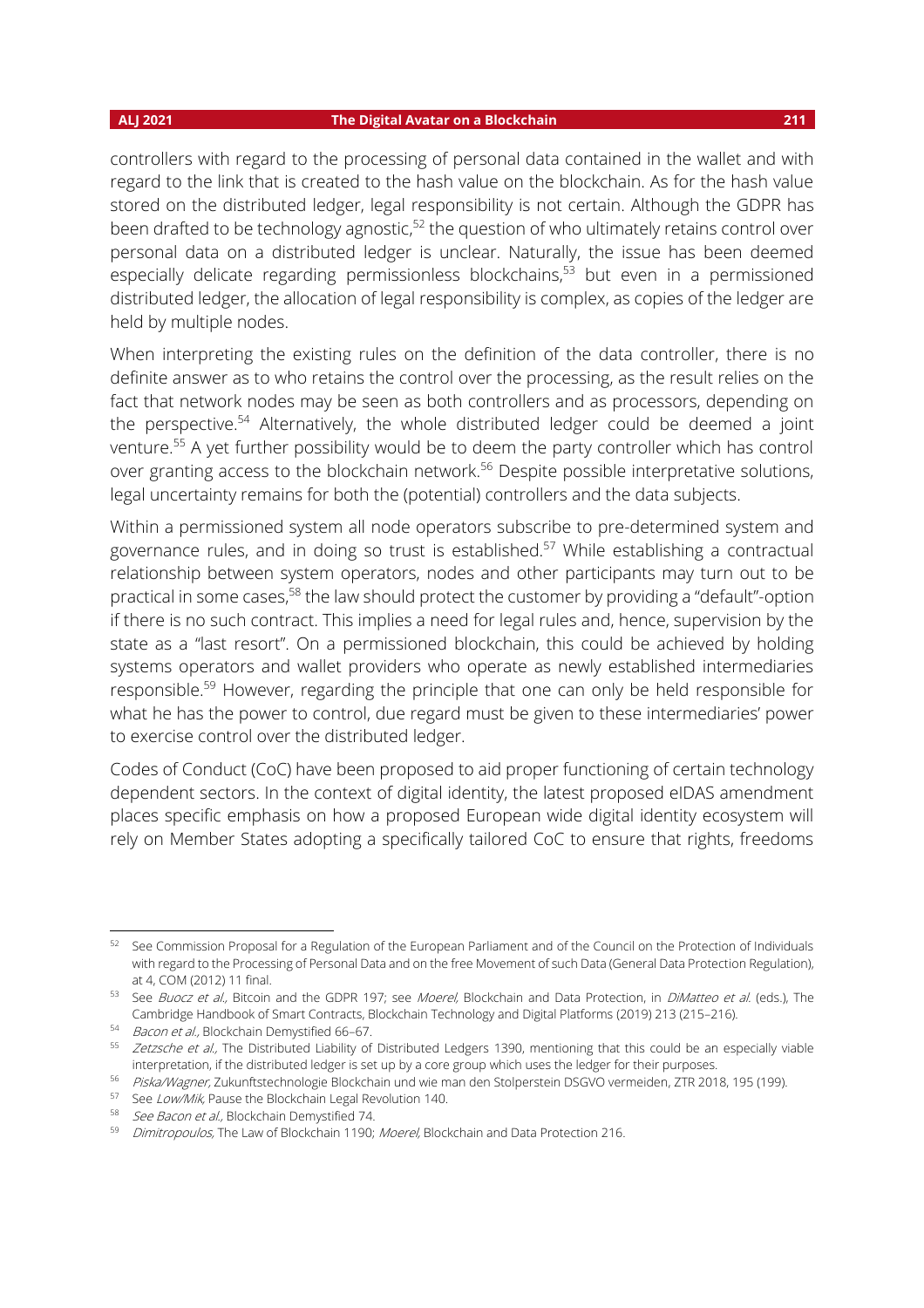and specific security requirements are adhered to $60$  while other jurisdictions have proposed the use of a 'Trust Framework',<sup>61</sup> but it is not yet clear how these will be adopted or mandated sector-wide, let alone regulated across jurisdictions. Open identity initiatives such as Sovrin<sup>62</sup> and Trust-over-IP $^{63}$  have proposed similar, intimating that machine-readable governance mechanisms and regulated trust registries may be the most effective method to solve complex regulatory issues. However, concerns remain that these mechanisms, and CoCs will be self-regulatory instruments, as opposed to tools for greater legal and judicial oversight. These concerns are specifically important where fundamental rights of natural persons are endangered. In order to effectively regulate the legal responsibility for the data flows in a permissioned blockchain, further regulatory effort is required in order to ensure that effective protection is granted to data subjects.<sup>64</sup>

The allocation of legal responsibility is not only relevant for GDPR, but also in regard to other regulations, such as Anti-Money Laundering provisions. As every bank or financial institution is by itself liable for implementing know-your-customer measures, the mere fact that a bank receives verifiable credentials of an onboarded customer does not free it from the responsibility of collecting the necessary personal data.<sup>65</sup> Moreover, current Anti-Money Laundering Law requires every financial institution to retain certain documents relating to their customers, preventing an entirely decentralised solution.<sup>66</sup> In regard to the provisions of the Directive on the Security of Network and Information systems,<sup>67</sup> challenges also arise concerning the allocation of legal accountability for complying with security and incident notification requirements.<sup>68</sup>

## **B. The Interface for Accessing the Distributed Ledger – The Customer´s Digital Identity Wallet**

On the surface, it seems appealing that the data owner is the only individual who holds the means to access and manage their identity credentials, but the technical management of the user's private key is often left to wallet providers, storing the private keys off-chain, but not offline.<sup>69</sup> Even if the hash values might appear as anonymous to an individual looking at the

<sup>&</sup>lt;sup>60</sup> Proposal for a Regulation of the European Parliament and of the Council amending Regulation (EU) No 910/2014 as regards establishing a framework for a European Digital Identity [hereinafter Proposal for a Regulation establishing a Framework for a European Digital Identity], art. 12b, at 28–29, COM (2021) 281 final.

<sup>&</sup>lt;sup>61</sup> UK Government, The UK Digital Identity and Attributes Trust Framework https://www.gov.uk/government/publications/the-uk-digital-identity-and-attributes-trust-framework/the-uk-digital-identityand-attributes-trust-framework#rules-for-all-trust-framework-participants (last visited November 15, 2021).

<sup>62</sup> Sovrin, Sovrin Governance Framework https://sovrin.org/library/sovrin-governance-framework/ (last visited November 15, 2021).

<sup>63</sup> Trust Over IP Foundation, Governance Stack https://trustoverip.org/working-groups/governance-stack/ (last visited November 15, 2021).

<sup>&</sup>lt;sup>64</sup> Cf. Finck, Blockchains and Data Protection 35; Stadler/Bichler, Die Blockchain-Technologie im Lichte der DSGVO, ZIIR 2019, 382 (393).

<sup>&</sup>lt;sup>65</sup> Directive 2015/849 of the European Parliament and of the Council, art. 25, 2015 O.J. (L 141) 73, 95 (EU).

<sup>&</sup>lt;sup>66</sup> Directive 2015/849 of the European Parliament and of the Council, art. 40, 2015 O.J. (L 141) 73, 95 (EU), as last amended by Council Directive 2018/843, 2018 O.J. (L 156) 43, 65 (EU).

<sup>&</sup>lt;sup>67</sup> Directive 2016/1148 of the European Parliament and of the Council, 2016 O.J. (L 194) 1 (EU).

<sup>&</sup>lt;sup>68</sup> Directive 2016/1148 of the European Parliament and of the Council, art. 14, 2016 O.J. (L 194) 1, 20 (EU).

<sup>69</sup> See Low/Mik, Pause the Blockchain Legal Revolution 158.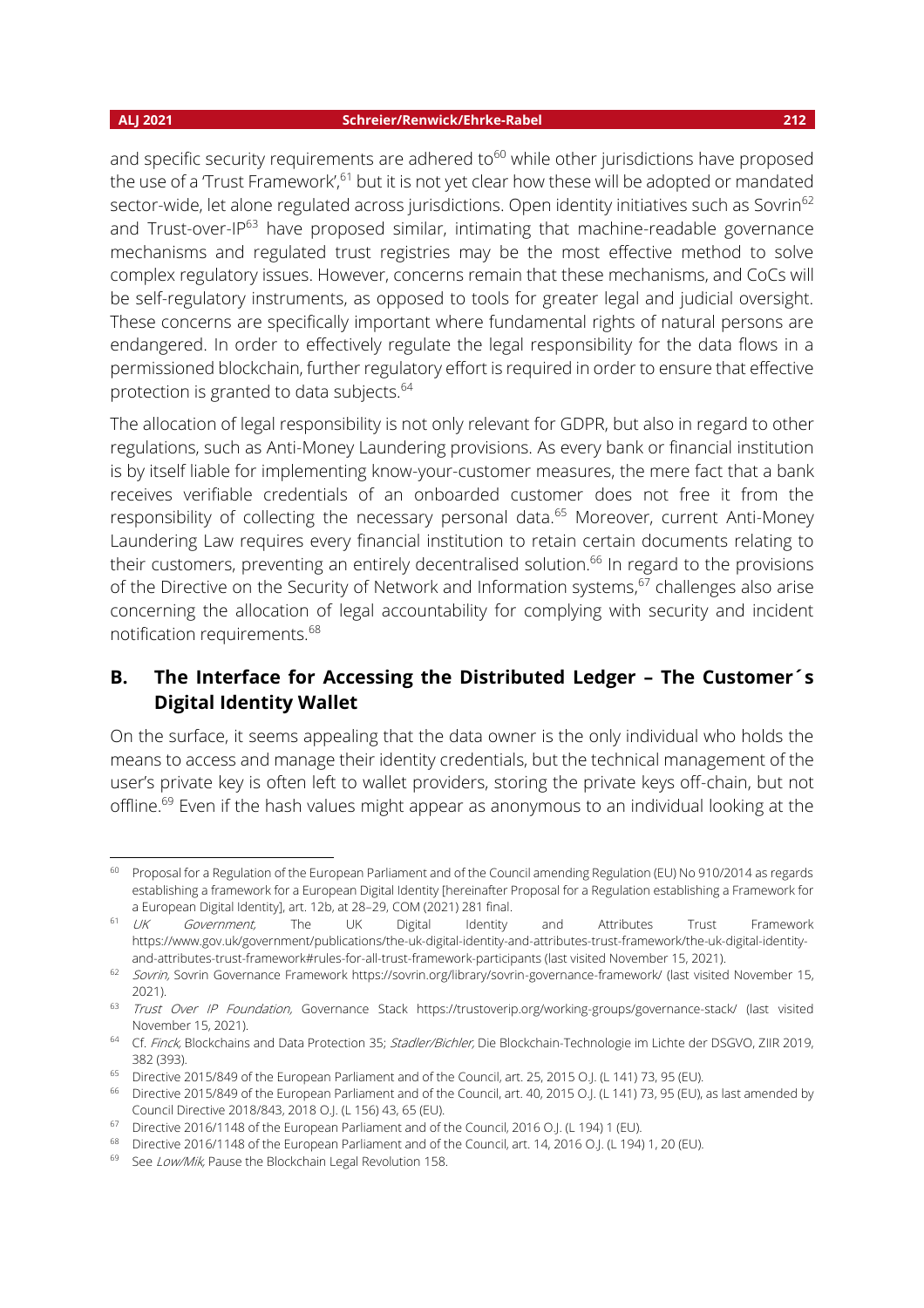public blockchain without any additional information, they relate to a natural person's real identity by means of the wallet holding the credentials which functioned as an input for the hash values stored on the ledger. Moreover, through the wallet, the user's credentials can be shared or exported off-chain.<sup>70</sup> The wallet provider thus functions as a central threat surface, <sup>71</sup> exposing the vulnerability of the whole system and the personal data processed within it, $72$  and thus requiring appropriate regulation in order to protect individuals' rights. Not only is the wallet provider a central conduit for access to the network, phone operating systems act as gateways to the digital domain – with the privacy preferences of platform providers baselining the privacy affordances of application developers.<sup>73</sup> This raises privacy concerns as wallet providers exercise the technical safeguard for the private key of the customer which is crucial to maintain control over the customer's identity credentials. Additionally, the wallet provider potentially has access to the hashed credentials stored on the blockchain, including the customer's biometric data, and is thus in fact in control over the identity of the data subject even beyond the digital sphere, as the digital identity becomes a crucial part of real-life access to financial services. Although the privacy issues related to wallet providers being newly created intermediaries seem to have been acknowledged by the European Commission's proposal for an amendment of eIDAS regulation,<sup>74</sup> future developments will show whether the issuance of a digital identity wallet by the Member States,<sup>75</sup> under a mandate from the Member States or recognised by the Member States will solve the privacy concerns or reinforce them.

In a digital wallet ecosystem, the digital identity wallet stored on the mobile phone allows customers to access and exercise control over their credentials. However, the customers' mobile phones are simultaneously used by financial service providers for fraud mitigation purposes. Fraud mitigation depends on proper safeguarding of the device, the access it affords, and the information contained on it. It is crucial to detect and prevent unauthorized use, whether through access to the user's personal data directly, or fraud attempts that use the bank customer's identity credentials.<sup>76</sup> The information collected from a bank customer's mobile device is moving towards increasingly privacy-invasive methods such as message analysis, network log analysis, social network analysis, interaction pattern analysis, and

 $70$  Where the hashes of the credentials are stored on the blockchain, as described in the "Claim Registry Model", the identity claims may be stored off-chain, for example in the wallet, see Mühle et al., A Survey on Essential Components of a Self-Sovereign Identity, 30 Comput. Sci. Rev. (2018) 80, 81 (discussing different variations of self-sovereign identity architectures); and the corresponding private key proves custody and ownership of the claims in that specific wallet, see Wang/De Filippi, Self-Sovereign Identity in a Globalized World: Credentials-Based Identity Systems as a Driver for Economic Inclusion, Frontiers in Blockchain (2020) 1, 3.

<sup>71</sup> See Wang/De Filippi, Self-Sovereign Identity in a Globalized World 6-7.

<sup>&</sup>lt;sup>72</sup> See Low/Mik, Pause the Blockchain Legal Revolution 164; Morrison, Biometric Data Matching Risks and the Rise of Self-Sovereign Identity, in Aggarwal et al. (eds.), Autonomous Systems and the Law (2019) 99, 101; Zetzsche et al., The Distributed Liability of Distributed Ledgers 1369, 1376–1377.

<sup>73</sup> Greene/Shilton, Platform privacies, New Media & Soc'y (2018) 1640.

<sup>74</sup> Proposal for a Regulation establishing a Framework for a European Digital Identity, 8, and art. 6a 7., 24–25.

<sup>75</sup> Proposal for a Regulation establishing a Framework for a European Digital Identity, art. 6a 2., 23.

<sup>&</sup>lt;sup>76</sup> See Zetzsche et al., The Distributed Liability of Distributed Ledgers 1376-7.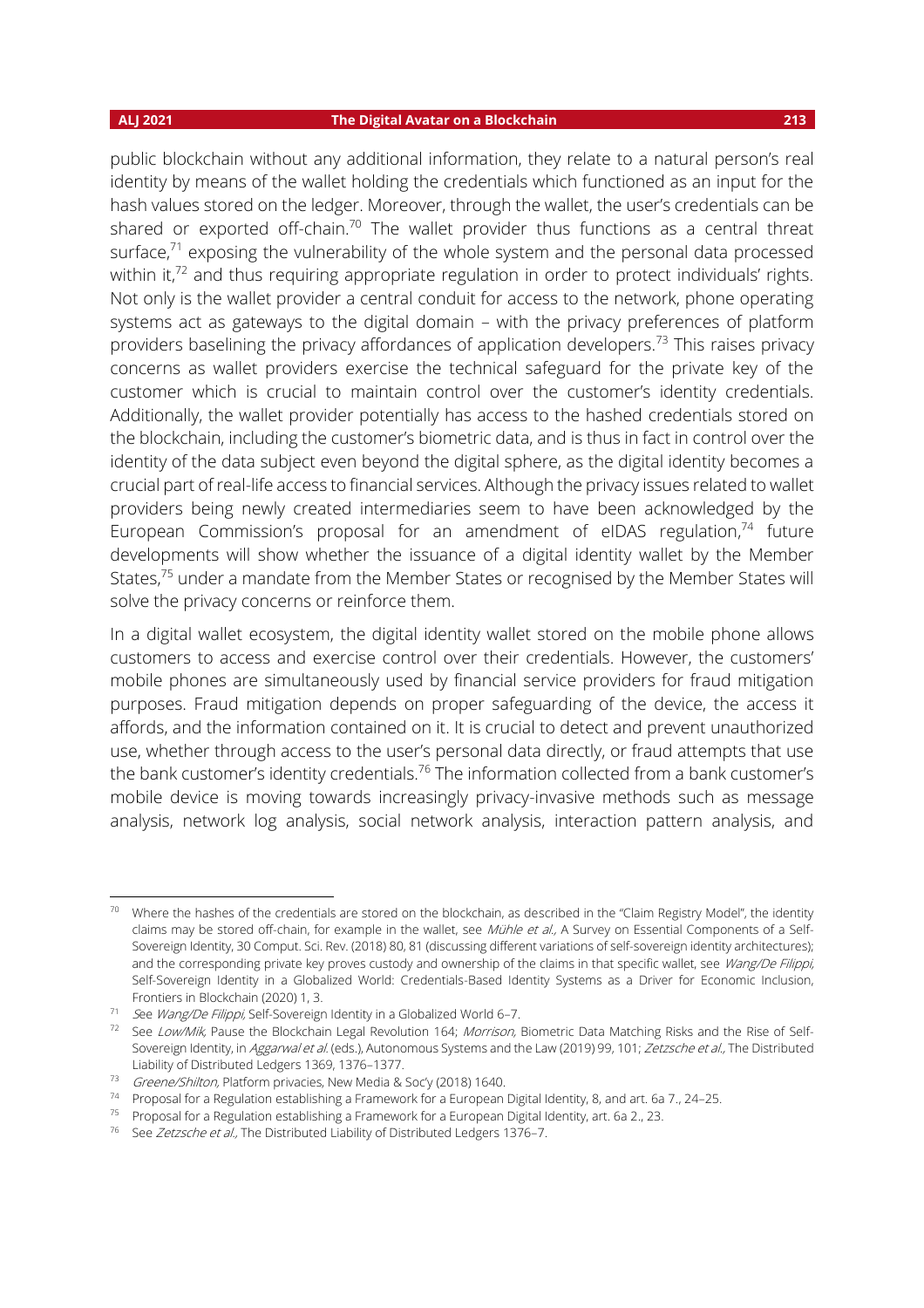behavioural biometrics.<sup>77</sup> If linked to financial information related to an individual, a nearly completely accurate picture of the customer can be created, building a "digital avatar" of that individual.

## **IV. The General Data Protection Regulation, Fundamental Rights and the State´s Obligation to Protect Human Dignity**

While mentioned legal unclarities persist, the increasingly excessive collection of customers' device data requires close attention as it is prone to infringe on fundamental rights. This is even more concerning where legal responsibilities are unclear, muddying data safeguarding guarantees. This sentiment has been echoed by the European Data Protection Supervisor in their recent communication on the European Commission's action plan for a comprehensive Union policy on preventing money laundering and terrorism financing, published on 7 May 2020.<sup>78</sup>

While the General Data Protection Regulation provides a specific framework for the protection of the fundamental right to data protection, its scope in fact extends to the protection of other related fundamental rights such as the fundamental right to privacy or freedom of expression,<sup>79</sup> rendering its provisions especially important in relation to private actors, such as financial institutions. From a fundamental rights perspective and in accordance with the underlying principles of the General Data Protection Regulation, the protection of personal data is especially crucial in relation to private entities that are closely related to the public sector, either because they are partially owned or funded by the state or because they fulfil tasks in the public interest, thus acting on behalf of the state.<sup>80</sup> The recent proposal of the Regulation on Privacy and Electronic Communications acknowledges that the interception of data created by terminal equipment creates delicate privacy issues which is a good initial starting point, particularly as websites visited, timing, and interaction with others<sup>81</sup> map individuals' behaviour and reveal delicate aspects of their lives to data controllers and processors. However, the data subjects' consent remains a vulnerable link within the process of massive data collection activities conducted by financial institutions especially if such a power imbalance between data subject and data controller exists as undoubtedly does between banks and their customers.

<sup>77</sup> Rivner, Identity Crisis: Detecting Account Opening Fraud in the Age of Identity Commoditisation, Cyber Security: A Peer-Reviewed Journal (2018) 316.

<sup>&</sup>lt;sup>78</sup> See Communication from the Commission on an Action Plan for a comprehensive Union policy on preventing money laundering and terrorist financing, 2020 O.J. (C 164) 21; European Data Protection Supervisor Press Release EDPS/2020/09, Data Protection requirements must go hand in hand with the prevention of money laundering and terrorism financing  $(2020)$ .

<sup>&</sup>lt;sup>79</sup> Cf. Seubert/Becker, The Democratic Impact of Strengthening European Fundamental Rights in the Digital Age: The Example of Privacy Protection, German Law Journal 2021, 31 (43) (describing the relationship between privacy, democracy, freedom of communication and freedom of expression).

<sup>80</sup> E.g. for purposes of anti-money laundering measures, see Heiden, Banken als Erfüllungsgehilfen staatlicher Politik (2013) 137.

<sup>81</sup> Cf. General Secretariat of the Council, Proposal for a Regulation of the European Parliament and of the Council concerning the respect for private life and the protection of personal data in electronic communications and repealing Directive 2002/58/EC (Regulation on Privacy and Electronic Communications) – Mandate for negotiations with EP, No. 6087/21 of 10 February 2021, recital 15.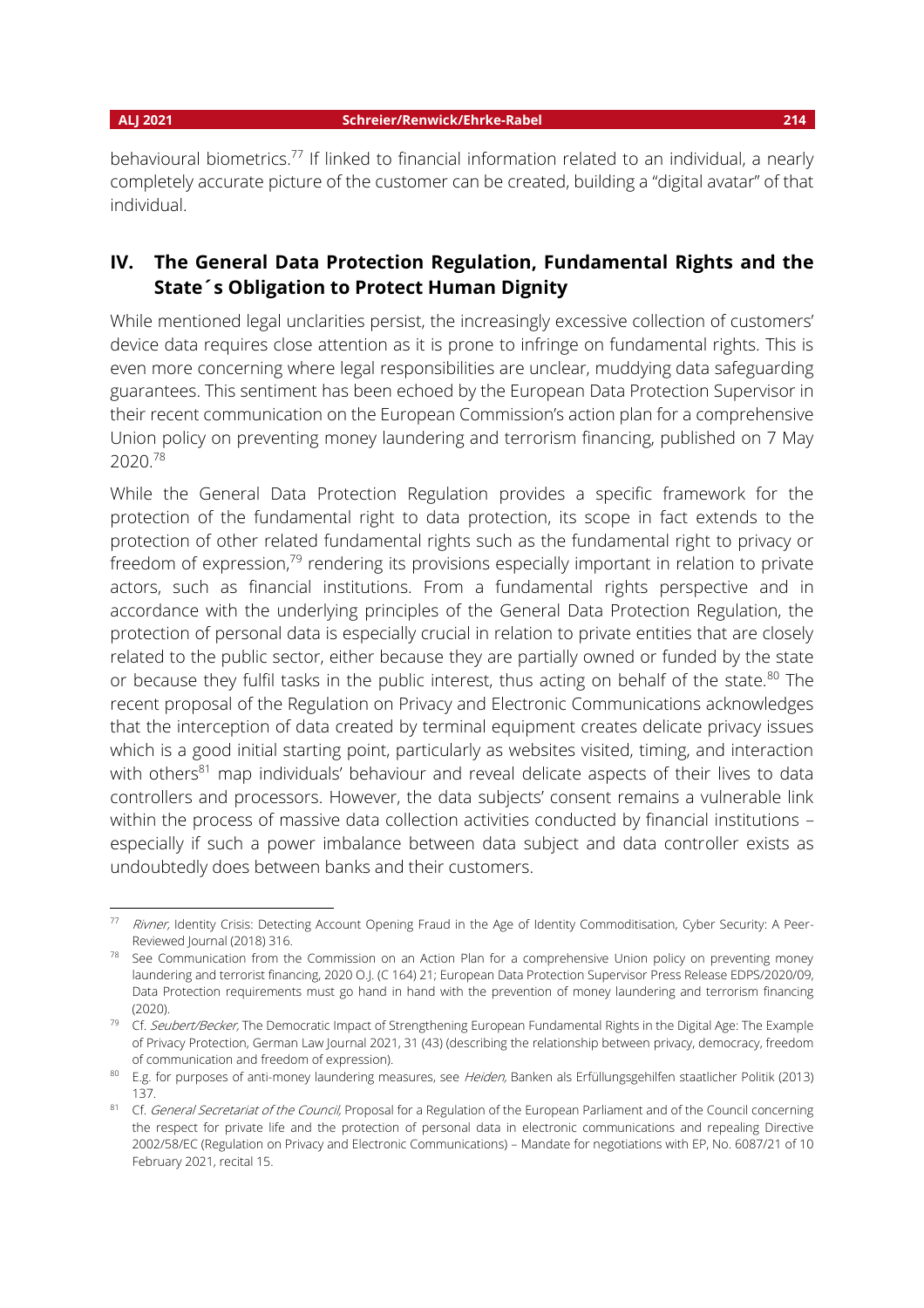A parallel can be drawn between existing practices to present opaque terms of consent in regard to the processing of vast amounts of device data and secret surveillance by technical means. While the secret gathering of metadata concerning individuals by technical means has been held lawful in some cases,<sup>82</sup> the existing court decisions take account of various factors. In contrast to the facts of the case P.G. and J.H. v. the United Kingdom, device data collection is conducted by financial service providers who are not state authorities. However, financial institutions function as agents of the state under certain circumstances and the same might be the case in regard to identity wallet providers if issued by the state as suggested in the recent proposal for an amendment of the eIDAS regulation.<sup>83</sup> In regard to what data are potentially collected by financial service providers, the means of data collection are more invasive nowadays than in the aforementioned case brought before the ECHR. The data collected do not only comprise metadata but contain information about every potential aspect of individuals' lives. Proportionality is moreover questionable as in the case of financial service providers collecting device data, the aim of this infringement of fundamental rights is not to protect life and limb, but rather – apart from preventing the financing of terrorism – to protect either the banks' financial interests or as a consumer protection measure – as opposed to a measure necessary to maintain the financial system as a whole. The ECHR has stressed that the measure restricting the fundamental right to privacy must be foreseeable and lack arbitrariness. In the case where the data processing is based on consent, foreseeability of the data processing often is in fact not given, especially if the ability to deny consent under one's own free will is compromised by the fact that financial services are essential in daily life and that there is a considerable imbalance of bargaining power between financial institutions and their customers. $84$  In order to prevent violations of fundamental rights, it is the state's duty to not infringe fundamental rights when acting vis-à-vis its citizens on one hand, and also to prevent private entities from infringing its citizens' fundamental rights on the other.

### **V. De lege ferenda approaches to mitigating fundamental rights concerns**

The state's obligation to protect its citizens from infringements of their fundamental rights requires legal action on different levels: Appropriate regulation has to be passed in order to effectively protect citizens from infringements of their fundamental rights by private actors by laying down clear rules stipulating legal responsibility. In regard to digital identity management systems, it has to be accounted for that there exist obligations for financial institutions to guarantee data protection and data security, especially if specific technical implementations are not only essential for achieving the required level of data security, but determine whether, and from whose perspective, the data processed within the distributed

<sup>82</sup> See P.G. and J.H. v. The United Kingdom, 2001 Eur. Ct. H. R 42-51.

<sup>83</sup> Proposal for a Regulation establishing a Framework for a European Digital Identity, art. 6a 2., 23.

<sup>84</sup> Cf. Clifford et al., Pre-formulated Declarations of Data Subject Consent – Citizen-Consumer Empowerment and the Alignment of Data, Consumer and Competition Law Protections, German Law Journal 2019, 679 (680) (discussing similarities between data subjects and consumers vis-à-vis data controllers and businesses).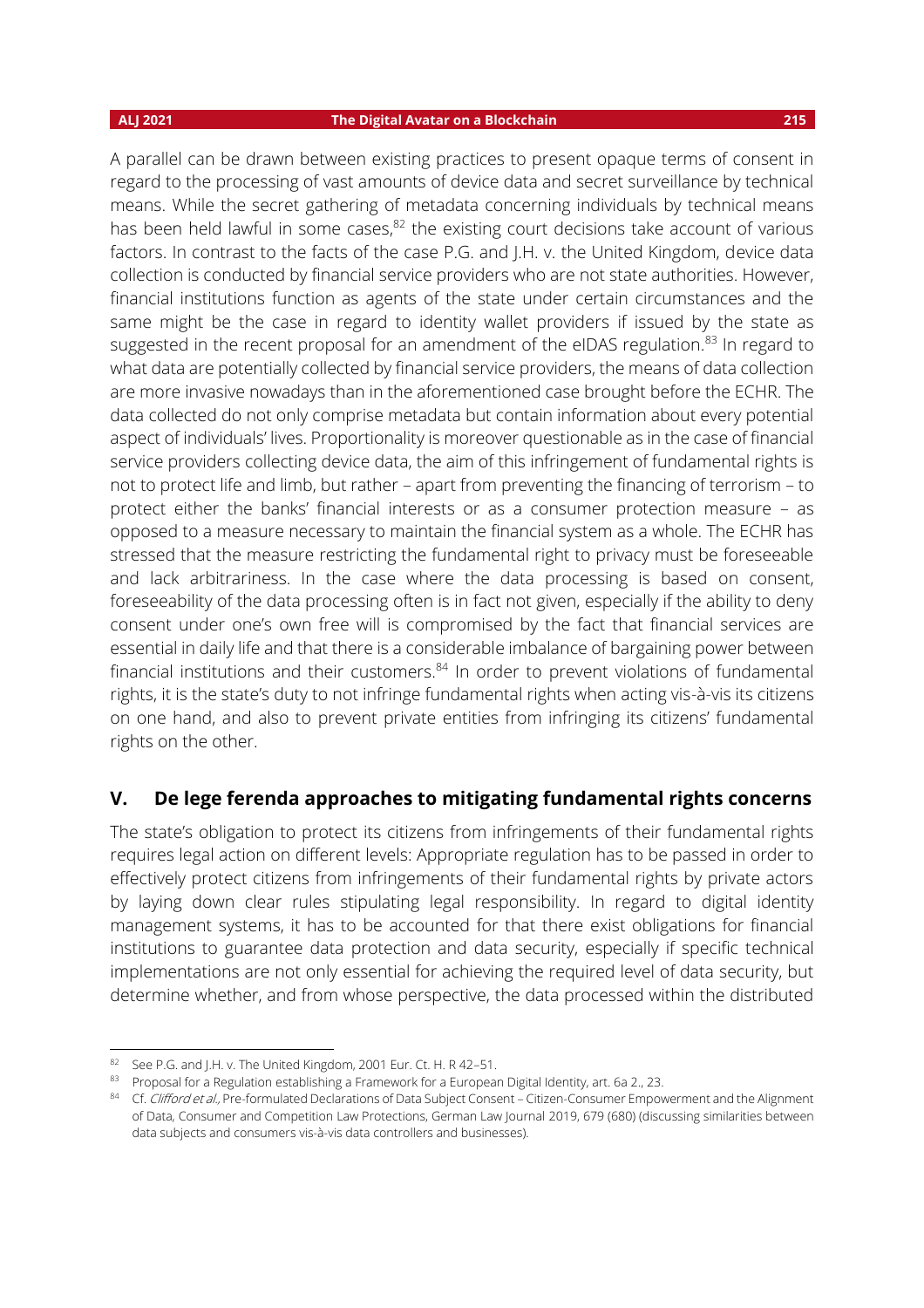ledger are relatable to a natural person and thus qualify as personal data. Where personal data are stored immutably within a distributed data structure, clear legal responsibility has to be stipulated, and provisions have to clarify why certain data subject rights (such as the right to erasure) may not be able to be exercised due to technological limitations.

Furthermore, the law has to set limits of self-determination in order to protect data subjects from consenting to extensive processing that reaches a level of non-transparency which may constitute de facto secret monitoring, which has been deemed lawful only under certain circumstances.<sup>85</sup> Account has to be taken for situations typically involving an imbalance of power, such as for example between a consumer and a provider of essential services. The very subtle and nearly unnoticed collection of device data not only affects certain fundamental rights such as the right to privacy, freedom of speech, the right to data protection, or the right to effective remedy, it might even threaten the whole notion of human dignity constituting the philosophical and ethical maxim and the foundation of fundamental rights' protection.<sup>86</sup> One regulatory approach to protecting data subjects could be to prohibit certain contents of declarations of consent or to declare consent invalid if given under specific circumstances. In practice, however, these (or similar) legislative approaches have to be effectively enforced. This can only be achieved, and an effective protection of fundamental rights properly afforded to individuals, if the existing fundamental rights – and also the notion of consent according to GDPR – are interpreted by the courts of law in a dynamic way, considering the basic principles of human dignity and the potential impacts of ever-changing technologies and the evolving process of digitalisation.

### **VI. Outlook**

In distributed architectures for digital identity, personal data may be processed by multiple parties: Aside from entities such as credential issuers, and relying parties (those that verify credentials against the evidential record maintained on-ledger), new kinds of intermediaries have evolved. Digital identity wallet providers and the parties or entities responsible for permitting new nodes to the permissioned network have emerged – each bringing with them a suite of legal complexities. These legal nuances, in combination with the additional technical possibilities of the mobile device functioning as a gateway to the identity management system create delicate privacy issues: The mobile phone might provide the technical possibility to function as a surveillance tool for either financial institutions individually, or jointly with other actors such as wallet providers and state authorities. Legal responsibility within the distributed ledger, as well as the duties and obligations of digital identity wallet providers, are yet to be regulated – and perhaps require further restrictions regarding data harvesting practices. This is even more concerning in scenarios where personal data is immutably stored in a distributed manner, posing risks to specific fundamental data protection rights, as well as the fundamental right to privacy.

<sup>85</sup> See EuGH 6.10.2020, C-623/17, Privacy International v. Secretary of State for Foreign and Commonwealth Affairs and Others, ECLI:EU:C:2020:790, 80–81; see P.G. and J.H. v. The United Kingdom 42–51.

Ulgen, AI and the Crisis of the Self: Protecting Human Dignity as Status and Respectful Treatment, in On the Frontline of AI Ethics: Machines like us? In *DeFalco/Hampton* (eds.), forthcoming 2020 (manuscript at 7-8).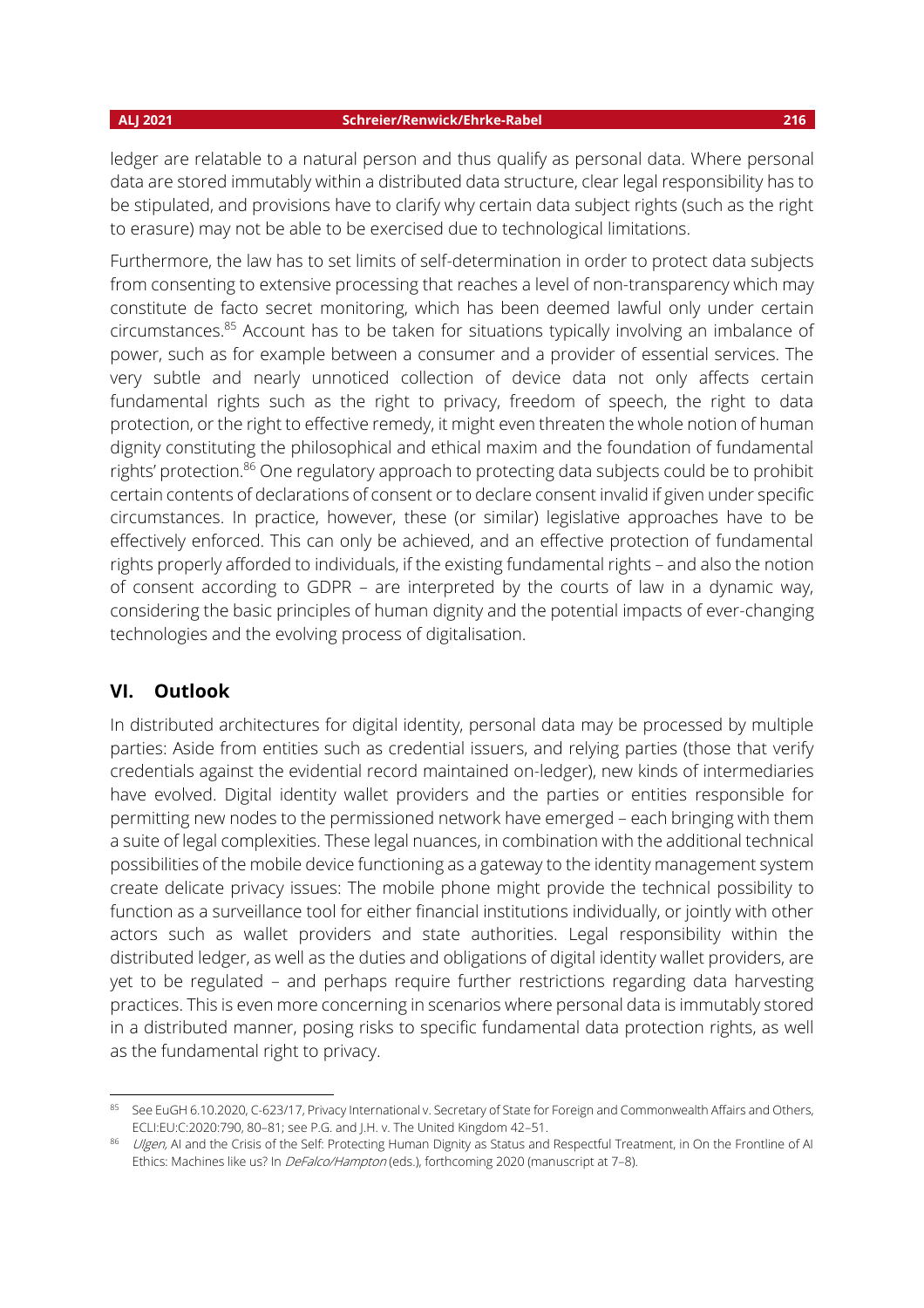The judiciary will be confronted with the question as to what extent data processing by private actors for security reasons, or even commercial purposes, shall be allowed and whether there exists a limit to what is still compatible with the notion of the self-determined, free and sovereign individual – based on scrolling down and ticking a box saying "I consent". Only a strict interpretation of consent in the light of fundamental rights against the backdrop of digitalization can ensure data subjects' informational self-determination, especially in situations of power imbalance such as the case of financial service providers and their customers. This interpretation will have to consider the following circumstances: Firstly, financial services are inevitable in modern-day society and private service providers such as banks form part of critical infrastructure, which are highly supervised by state authorities, publicly funded and partially act in fulfilment of tasks in the public interest. Secondly, individuals' mobile devices enable the collection of vast amounts of data, possibly including information about the most personal aspects of humans' lives. And thirdly, ubiquitously storing data points on distributed ledgers as persistent identifiers constitutes a high privacy risk – even more so if digital identity architectures are broadly applied in areas related to the sovereign functions of the state such as taxation and democratic participation.<sup>87</sup> This conversation is brought further into focus as credential-based architectures are being proposed as the backbone for proof of COVID-19 vaccination status; <sup>88</sup> technology purported as being integral to a safe and secure post-covid environment, even though criticisms have been forthcoming from technical, $^{\rm 89}$  ethics, $^{\rm 90}$  and legal $^{\rm 91}$  researchers.

Whether these issues can be solved by interpreting the General Data Protection Regulation and the fundamental rights to privacy and data protection in a way that is aware of the implications of current and future technological data processing possibilities, and whether current legislative approaches in regulating wallets for digital identity provision<sup>92</sup> are enough, is questionable. The ethical concept of human dignity, enshrined in the European concept of fundamental rights, does not only imply reactive protection of fundamental rights, but also requires proactive steps to be taken by legislators.<sup>93</sup> This has been previously demonstrated by legislation and legal practice in the protection of physical integrity which is ensured by criminal law provisions which exclude the possibility to agree to major physical injury with the effect that the perpetrator cannot be prosecuted. The underlying value might be transposed

<sup>&</sup>lt;sup>87</sup> Like the digital identity framework proposed by the OECD, aiming to render taxation a more seamless experience by collecting massive amounts of data about taxpayers and combining them, see OECD, Tax Administration 3.0: The Digital Transformation of Tax Administration (2020) 24, https://www.oecd.org/tax/forum-on-tax-administration/publications-andproducts/tax-administration-3-0-the-digital-transformation-of-tax-administration.pdf (last visited November 17, 2021).

<sup>88</sup> European Commission, EU Digital COVID Certificate https://ec.europa.eu/info/live-work-travel-eu/coronavirusresponse/safe-covid-19-vaccines-europeans/eu-digital-covid-certificate\_en (last visited November 17, 2021).

<sup>&</sup>lt;sup>89</sup> See *Halpin,* A Critique of Immunity Passports and W3C Decentralized Identifiers, in Int'l Conf. on Rsch. in Sec. Standardisation (2020) 148.

<sup>90</sup> See Renieris, The Dangers of Blockchain-Enabled "Immunity Passports" for COVID-19, Medium (2020) https://medium.com/berkman-klein-center/the-dangers-of-blockchain-enabled-immunity-passports-for-covid-19- 5ff84cacb290 (last visited November 17, 2021).

<sup>&</sup>lt;sup>91</sup> See Paris, Applying the Proportionality Principle to COVID-19 Certificates, Eur. J. of Risk Regul. (2021) 1.

<sup>92</sup> See Proposal for a Regulation establishing a Framework for a European Digital Identity, art. 6a 23-25.

<sup>93</sup> See Suzor, Lawless. The Secret Rules that Govern our Digital Lives (2019) 118.